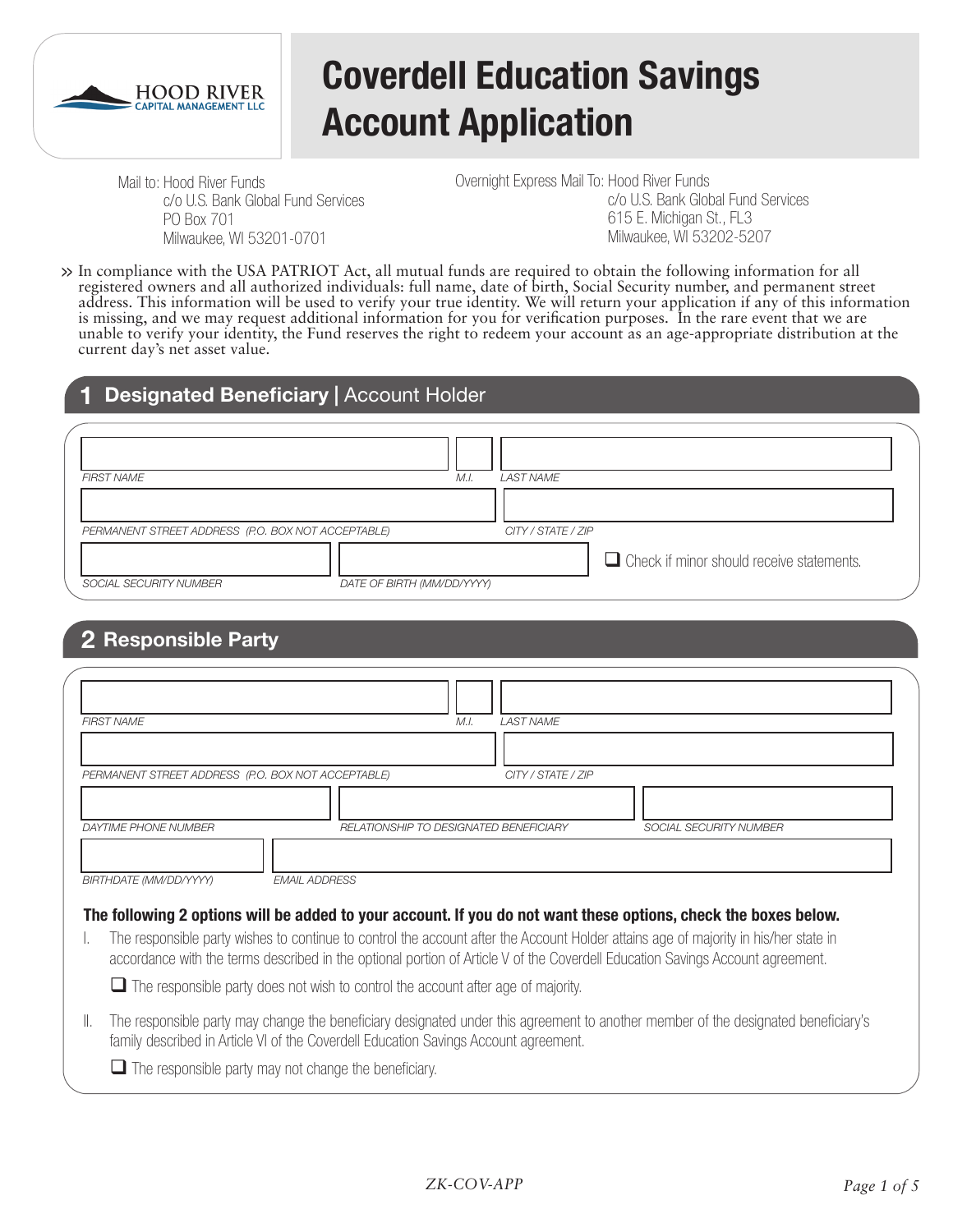# **3 Account Type**

*Refer to disclosure statement for eligibility requirements and contribution limits.*

#### **Select one of the following account types:**

Coverdell Education Savings Account (CESA)

For Tax Year \_\_\_\_\_\_\_\_\_

Rollover Account – specify the type of rollover:

Account Holder's CESA to Account Holder's CESA

□ Qualifying Family Member's CESA to Account Holder's CESA

 $\Box$  Transfer Account – a direct transfer from current CESA custodian.

## **4 Investment Choices**

#### **By check:** Make check payable to the Hood River Funds.

 *Note: All checks must be in U.S. Dollars drawn on a domestic bank. The Fund will not accept payment in cash or money orders. The Fund does not accept post dated checks or any conditional order or payment. To prevent check fraud, the Fund will not accept third party checks, Treasury checks, credit card checks, traveler's checks or starter checks for the purchase of shares.*

**By wire:** Call 800-497-2960.

*Note: A completed application is required in advance of a wire.*

|                                                                                 | <b>Investment Amount</b> |
|---------------------------------------------------------------------------------|--------------------------|
| $\Box$ Hood River International Opportunity<br><b>Fund Investor Shares</b>      | \$                       |
| $\Box$ Hood River International Opportunity<br><b>Fund Institutional Shares</b> | \$                       |
| $\Box$ Hood River International Opportunity<br><b>Fund Retirement Shares</b>    | \$                       |
| $\Box$ Hood River Small-Cap Growth<br>Fund Investor Shares                      | \$                       |
| □ Hood River Small-Cap Growth<br><b>Fund Institutional Shares</b>               | \$                       |
|                                                                                 |                          |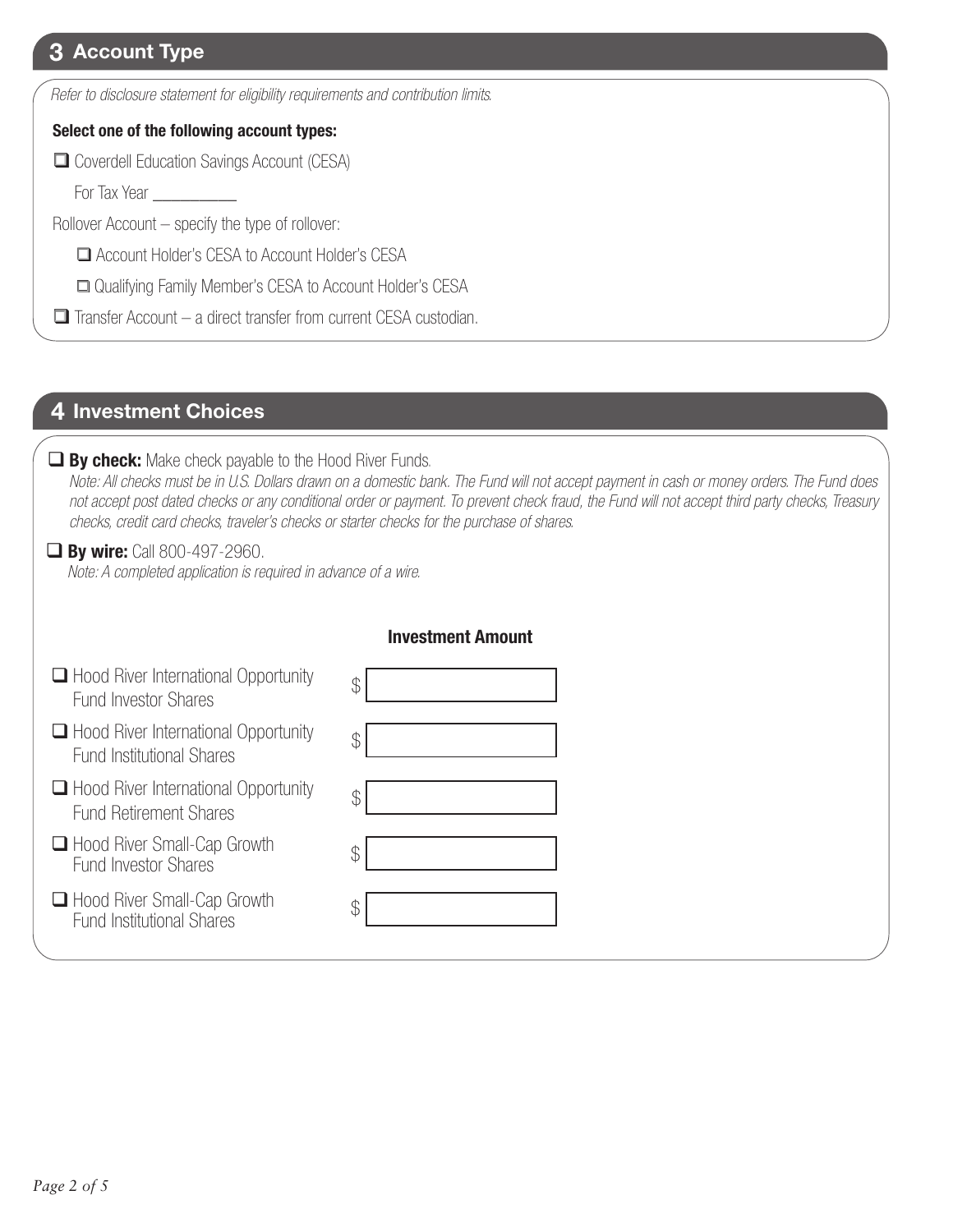# **5 Automatic Investment Plan (AIP)**

*Your signed Application must be received up to 7 business days prior to initial transaction.*

If you choose this option, funds will be automatically transferred from your bank account. Please attach a voided check or savings deposit slip to Section 7 of this application. We are unable to debit mutual fund or pass-through ("for further credit") accounts.

# **Draw money for my AIP (check one):**  $\Box$  Monthly  $\Box$  Quarterly  $\Box$  Semi-Annually  $\Box$  Annually

*\$50 minimum*

*If no option is selected, the frequency will default to monthly.*

| $\Box$ Hood River International<br><b>Opportunity Fund</b><br><b>Investor Shares</b> | <b>AMOUNT PER DRAW</b> | <b>AIP START MONTH</b> | <b>AIP START DAY</b> |
|--------------------------------------------------------------------------------------|------------------------|------------------------|----------------------|
| $\Box$ Hood River International<br>Opportunity Fund Institutional<br><b>Shares</b>   | <b>AMOUNT PER DRAW</b> | <b>AIP START MONTH</b> | <b>AIP START DAY</b> |
| Hood River International<br><b>Opportunity Fund Retirement</b><br><b>Shares</b>      | <b>AMOUNT PER DRAW</b> | <b>AIP START MONTH</b> | <b>AIP START DAY</b> |
| Hood River Small-Cap Growth<br><b>Fund Investor Shares</b>                           | <b>AMOUNT PER DRAW</b> | <b>AIP START MONTH</b> | <b>AIP START DAY</b> |
| Hood River Small-Cap Growth<br><b>Fund Institutional Shares</b>                      | <b>AMOUNT PER DRAW</b> | <b>AIP START MONTH</b> | <b>AIP START DAY</b> |

#### *Please keep in mind that:*

- There is a fee if the automatic purchase cannot be made (assessed by redeeming shares from your account).
- Participation in the plan will be terminated upon redemption of all shares.
- An AIP will cease on the day the beneficiary (minor) reaches the age of 18.

# **6 Telephone and Internet Options (if applicable)**

You have the ability to make telephone and/or internet purchases\*, redemptions\* or exchanges per the prospectus by checking the box below. See the prospectus for minimum and maximum amounts.

*\* You must provide bank instructions and a voided check or savings deposit slip in Section 9.* 

#### **I accept telephone and/or internet transaction privileges.**

*Should you wish to add the options at a later date, a signature guarantee may be required. Please refer to the prospectus or call our shareholder services department for more information.*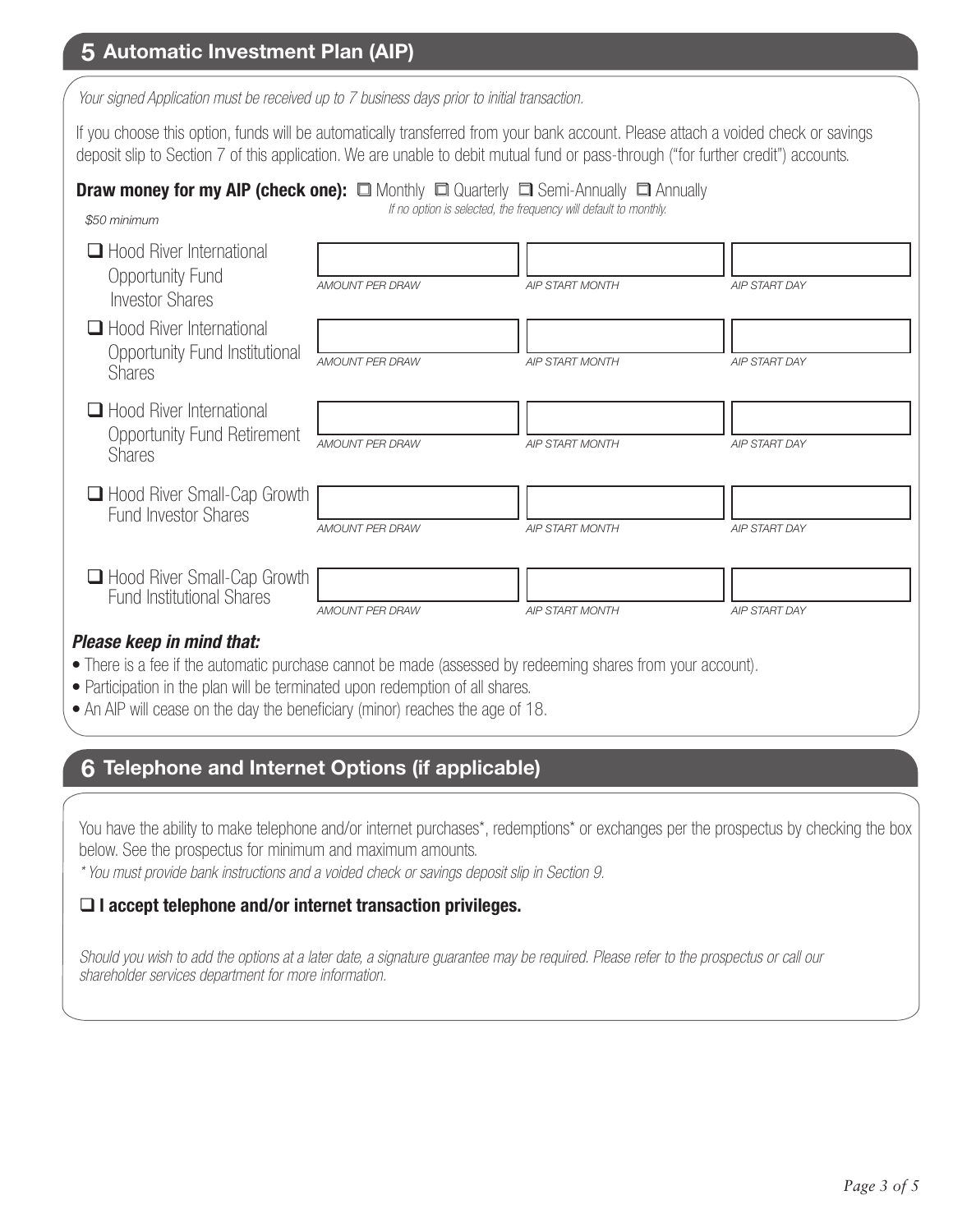# **7 Bank Information**

| If you selected any options<br>which require banking<br>information, please<br>attach a voided check or<br>preprinted savings deposit<br>slip. We are unable to<br>debit or credit mutual | John Doe<br>Jane Doe<br>123 Main St.<br>Anytown, USA 12345 |                       | 53289          |
|-------------------------------------------------------------------------------------------------------------------------------------------------------------------------------------------|------------------------------------------------------------|-----------------------|----------------|
| fund, or pass-through ("for<br>further credit") accounts.                                                                                                                                 | Pay to the order of                                        |                       | ¢              |
| Please contact your<br>financial institution to<br>determine if it participates                                                                                                           |                                                            |                       | <b>DOLLARS</b> |
| in the Automated Clearing<br>House System (ACH).                                                                                                                                          | Memo                                                       | Signed                |                |
|                                                                                                                                                                                           | 1:123450678C                                               | <b>CI23456785678C</b> |                |

# **8 Beneficiary Information (Due To Death of Account Holder)**

|  |  |  |  | If you need more space, please enclose a separate sheet of paper. |
|--|--|--|--|-------------------------------------------------------------------|

| <b>Primary</b>                  |                     |                |                                      |   |
|---------------------------------|---------------------|----------------|--------------------------------------|---|
| <b>NAME</b>                     | <b>RELATIONSHIP</b> | CITY/STATE/ZIP | SOCIAL SECURITY NUMBER DATE OF BIRTH | % |
| <b>NAME</b>                     | <b>RELATIONSHIP</b> | CITY/STATE/ZIP | SOCIAL SECURITY NUMBER DATE OF BIRTH | % |
| <b>NAME</b><br><b>Secondary</b> | <b>RELATIONSHIP</b> | CITY/STATE/ZIP | SOCIAL SECURITY NUMBER DATE OF BIRTH | % |
| <b>NAME</b>                     | <b>RELATIONSHIP</b> | CITY/STATE/ZIP | SOCIAL SECURITY NUMBER DATE OF BIRTH | % |
| <b>NAME</b>                     | <b>RELATIONSHIP</b> | CITY/STATE/ZIP | SOCIAL SECURITY NUMBER DATE OF BIRTH | % |
| <b>NAME</b>                     | <b>RELATIONSHIP</b> | CITY/STATE/ZIP | SOCIAL SECURITY NUMBER DATE OF BIRTH | % |
|                                 |                     |                |                                      |   |